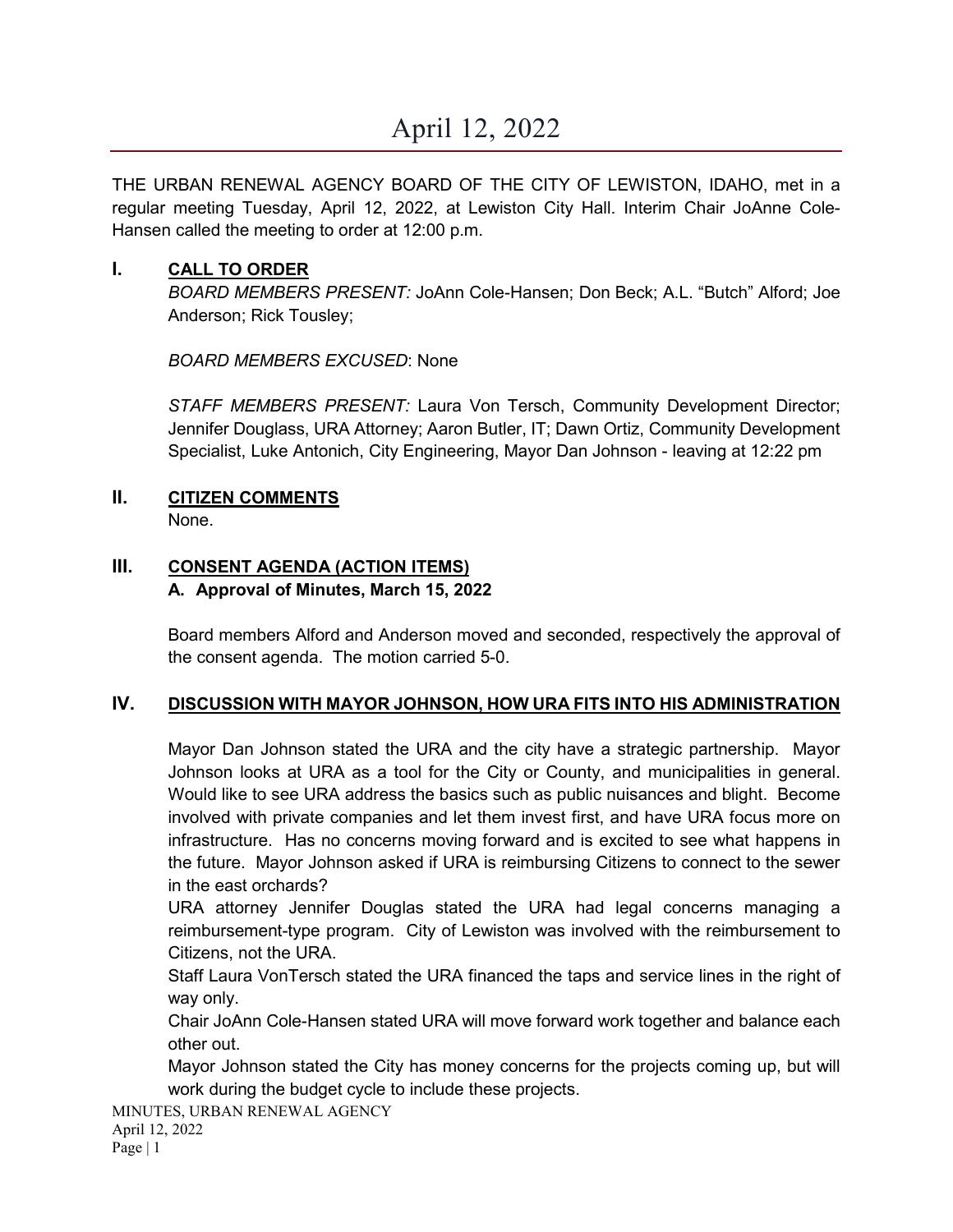Chair Cole-Hansen encourages the Mayor and City of Lewiston to work through Council member Tousley, and bring projects to URA that City might like to focus on.

Board member A.L. "Butch" Alford doesn't think we have strayed from infrastructure projects. The criticism he has heard is in regards to projects having public art and those who don't like tax increment financing, not a lot of public criticism regarding infrastructure. Mayor Johnson agreed with A.L. "Butch" Alford's comment. Need to work together, there is an opportunity for the public to be involved, and doesn't see the agency going away anytime soon. Recommends being aggressive in doing as much good as possible.

### **V. AMENDMENT OF BYLAWS (ACTION ITEM)**

Ms. Douglas requested a motion to table the amended bylaws. Ms. Douglas and Megan Conrad from Elam and Burke have additional recommendations to the bylaws that were not available during this meeting.

Board members Anderson and Beck moved and seconded, respectively to table the amended Bylaws. The motion carried 5-0.

# **VI. ADOPTION OF RESOLUTION 2022-01 SIGNATURES ON OFFICIAL DOCUMENTS (ACTION ITEM)**

Ms. VonTersch summarized the request and need for resolution 2022-01.

Ms. Douglas confirmed that specific bills need to be approved by the agency before being paid.

Board member Beck recommended having a third person signed up and approved to sign checks.

Board members Alford and Anderson moved and seconded, respectively the approval of resolution 2022-01. The motion carried 5-0.

### **VII. UNFINISHED AND NEW BUSINESS**

#### **A. Board Member Comments**

None

### **B. Staff Comments**

Ms. VonTersch stated applications for open seats have been picked up, but none have been turned back in. The open seat has been advertised in the tribune and will soon be on Facebook.

Chair Cole-Hansen did ask Dan Marsh to apply.

Ms. Douglas shared that she hired an associate who happens to be Council Member Tousley's son. She does not consider it to be a conflict of interest.

Board member Anderson stated he attended the government affairs committee luncheon and the topic of housing and the need for all housing was brought up.

Ms. VonTersch will be attending CEDA program training, in regards to housing.

MINUTES, URBAN RENEWAL AGENCY April 12, 2022 Page | 2